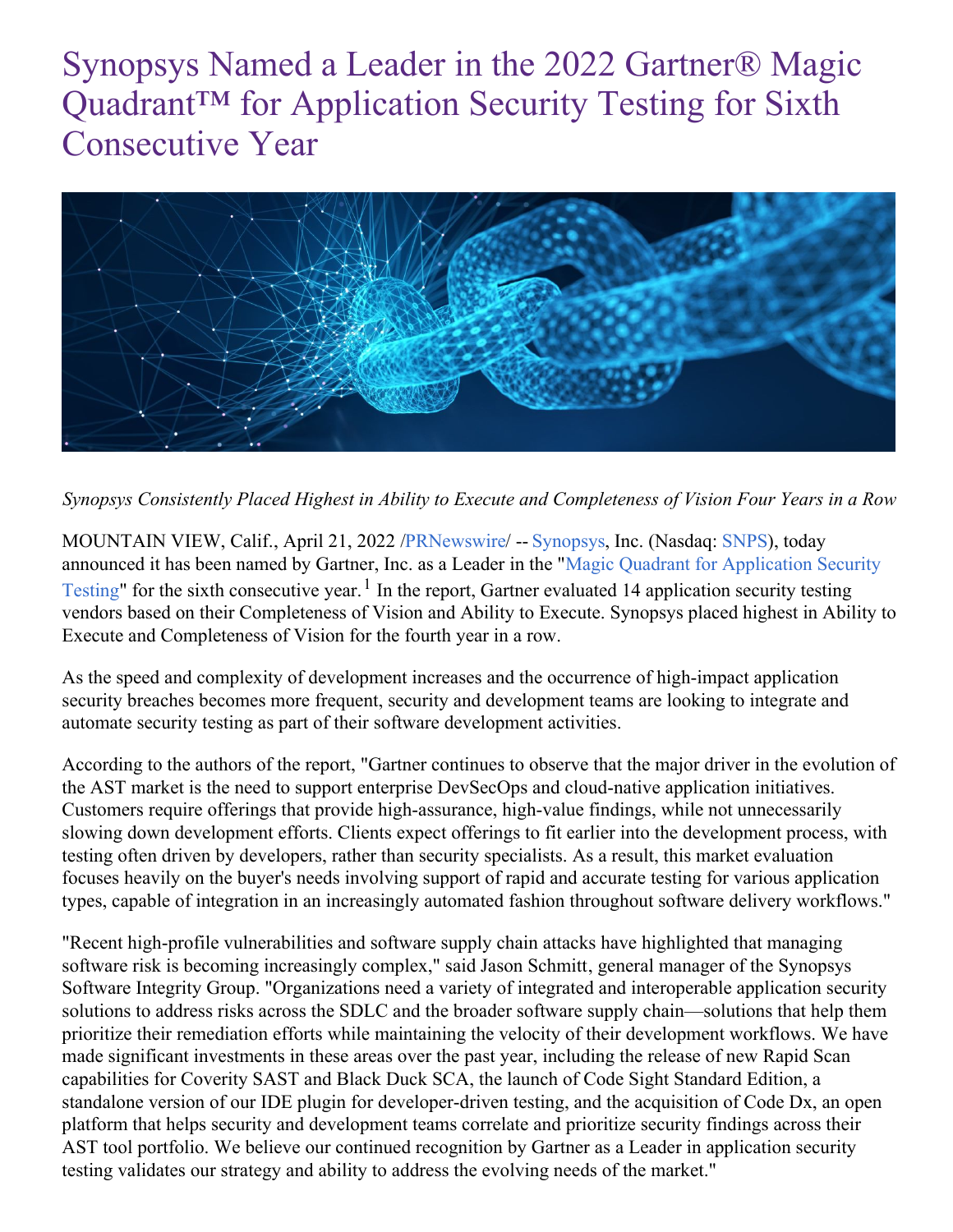Download a complimentary copy of the 2022 Gartner Magic Quadrant for [Application](https://c212.net/c/link/?t=0&l=en&o=3511217-1&h=3995714659&u=https%3A%2F%2Fwww.synopsys.com%2Fsoftware-integrity%2Fresources%2Fanalyst-reports%2Fgartner-magic-quadrant-appsec.html%3Fcmp%3Dpr-sig%26utm_medium%3Dreferral&a=2022+Gartner+Magic+Quadrant+for+Application+Security+Testing) Security Testing to learn more.

Over the past year, the Synopsys Software Integrity Group has announced several new offerings and initiatives that have contributed to the business's growth and momentum:

- $\bullet$  In June of 2021, [Synopsys](https://c212.net/c/link/?t=0&l=en&o=3511217-1&h=1509942020&u=https%3A%2F%2Fnews.synopsys.com%2F2021-06-08-Synopsys-Acquires-Code-Dx-to-Extend-Application-Security-Portfolio%3Fcmp%3Dpr-sig%26utm_medium%3Dreferral&a=Synopsys+acquired+Code+Dx) acquired Code Dx, the provider of an award-winning application security risk management solution that automates and accelerates the aggregation, correlation, deduplication, and prioritization of software vulnerabilities from Synopsys' broad portfolio of solutions as well as more than 100 third-party commercial and open source products. Code Dx provides consolidated risk reporting that creates a system of record for application security testing and enables a unique view into the risk associated by an organization's software.
- In July of 2021, Synopsys announced the availability of new [Rapid](https://c212.net/c/link/?t=0&l=en&o=3511217-1&h=3038152933&u=https%3A%2F%2Fnews.synopsys.com%2F2021-07-27-Synopsys-Advances-Application-Security-Testing-for-Developers-with-Rapid-Scan%3Fcmp%3Dpr-sig%26utm_medium%3Dreferral&a=Rapid+Scan) Scan capabilities within the company's Coverity® static application security testing (SAST) and Black Duck<sup>®</sup> software composition analysis (SCA) solutions. The Rapid Scan features provide fast, lightweight vulnerability detection for both proprietary and open source code. Rapid Scan is optimized for the early stages of development, particularly for cloud-native applications and infrastructure-as-code (IaC).
- In February of 2022, Synopsys announced the general availability of Code Sight™ [Standard](https://c212.net/c/link/?t=0&l=en&o=3511217-1&h=3528996033&u=https%3A%2F%2Fwww.synopsys.com%2Fsoftware-integrity%2Fcode-sight.html%3Fcmp%3Dpr-sig%26utm_medium%3Dreferral&a=Code+Sight%E2%84%A2+Standard+Edition) Edition, a standalone version of the Code Sight plugin for integrated development environments (IDE) that enables developers to quickly find and fix security defects in source code, open source dependencies, infrastructure-as-code files, and more before they commit their code.
- In October of 2021, Synopsys enhanced its Black Duck<sup>®</sup> software [composition](https://c212.net/c/link/?t=0&l=en&o=3511217-1&h=3634600475&u=https%3A%2F%2Fwww.synopsys.com%2Fblogs%2Fsoftware-security%2Fbuilding-sbom-with-black-duck%2F%3Fcmp%3Dpr-sig%26utm_medium%3Dreferral&a=enhanced+its+Black+Duck%C2%AE+software+composition+analysis+solution) analysis solution to address customers' emerging needs around software supply chain security. The enhancements enable Black Duck customers to produce a software bill of materials (SBOM) in the standardized SPDX 2.2. format approved by NIST, a capability that is increasingly important for software vendors looking to comply with Executive Order 14028.
- Synopsys continues to invest in its "partner first" go-to-market approach by expanding its global channel partner network and enhancing the benefits and operational support in its partner [program](https://c212.net/c/link/?t=0&l=en&o=3511217-1&h=4011413279&u=https%3A%2F%2Fwww.synopsys.com%2Fsoftware-integrity%2Fpartners.html%3Fcmp%3Dpr-sig%26utm_medium%3Dreferral&a=partner+program) to better serve the channel. As a result, Synopsys has experienced significant growth and momentum in indirect sales through an expanded ecosystem of resellers, managed service providers, system integrators and consulting firms providing solutions and services to our customers. Synopsys recently received a 5-star rating in the 2022 CRN Partner [Program](https://c212.net/c/link/?t=0&l=en&o=3511217-1&h=3724412901&u=https%3A%2F%2Fnews.synopsys.com%2F2022-03-28-CRN-R-Honors-Synopsys%2C-Inc-With-5-Star-Rating-in-2022-Partner-Program-Guide%3Fcmp%3Dpr-sig%26utm_medium%3Dreferral&a=5-star+rating+in+the+2022+CRN+Partner+Program+Guide) Guide.

1. Gartner, Inc. "Magic Quadrant for Application Security Testing" by Dale Gardner, Mark Horvath, and Dionisio Zumerle, April 18 , 2022.

GARTNER and Magic Quadrant are registered trademarks and service marks of Gartner, Inc. and/or its affiliates in the U.S. and internationally and are used herein with permission. All rights reserved.

## **Gartner Disclaimer**

Gartner does not endorse any vendor, product or service depicted in its research publications, and does not *advise technology users to select only those vendors with the highest ratings or other designation. Gartner research publications consist of the opinions of Gartner's research organization and should not be construed as statements of fact. Gartner disclaims all warranties, expressed or implied, with respect to this research, including any warranties of merchantability or fitness for a particular purpose.*

### **About the Synopsys Software Integrity Group**

Synopsys Software Integrity Group provides integrated solutions that transform the way development teams build and deliver software, accelerating innovation while addressing business risk. Our industry-leading